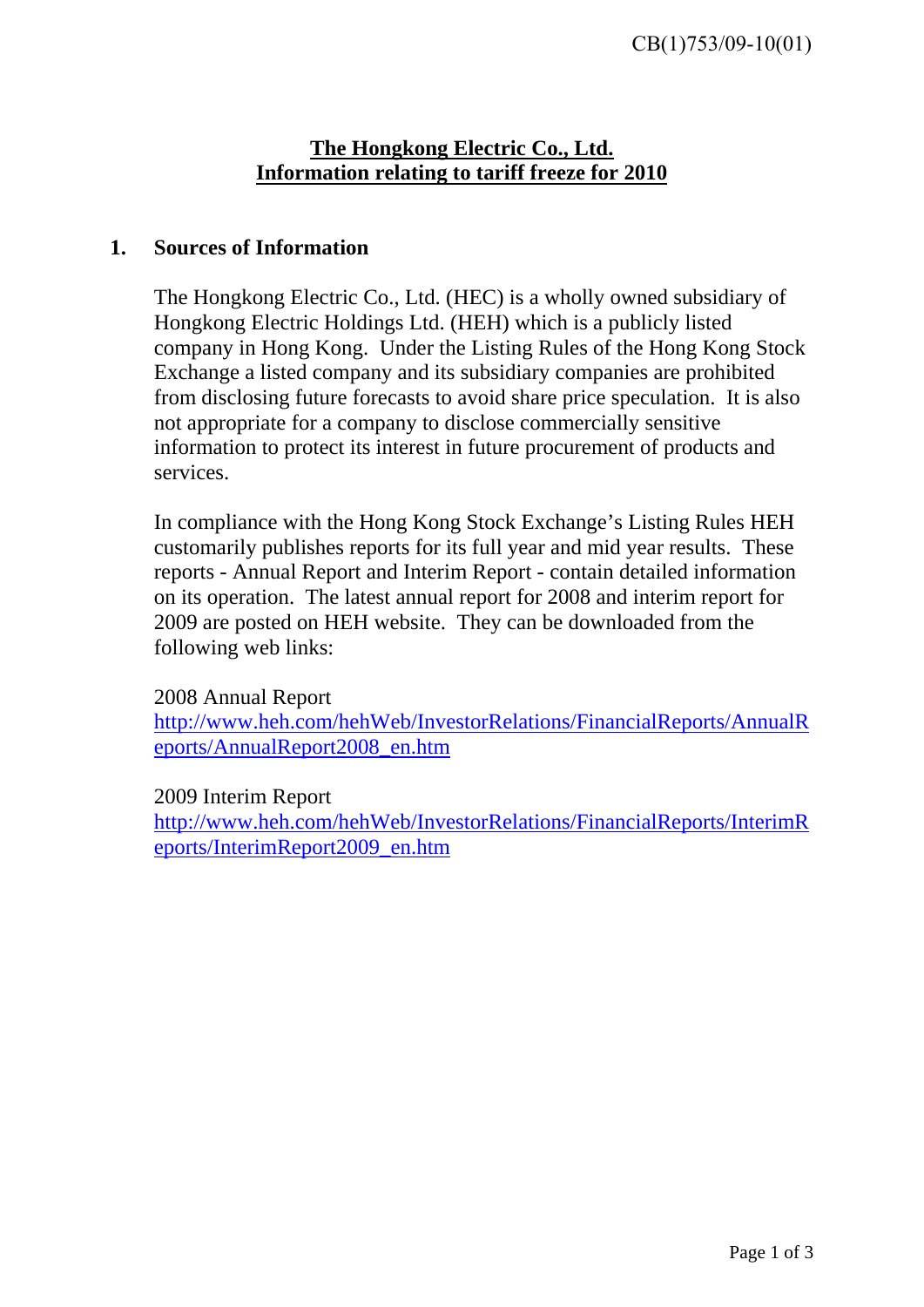|                                                       | 2008                                                   | 2009                                                                                                    | 2010<br><b>Tariff Review</b>                                         |
|-------------------------------------------------------|--------------------------------------------------------|---------------------------------------------------------------------------------------------------------|----------------------------------------------------------------------|
| Tariff (cents per kWh)                                |                                                        |                                                                                                         |                                                                      |
| <b>Basic Tariff</b>                                   | 116.9¢                                                 | $94.5\phi$<br>$(-22.4¢)$                                                                                | $94.5\phi$<br>(no change)                                            |
| <b>Fuel Clause Charge</b>                             | $10.5\phi$                                             | 25.4¢<br>$(+14.9¢)$                                                                                     | $25.4\phi$<br>(no change)                                            |
| <b>Net Tariff</b>                                     | 127.4¢                                                 | 119.9 $\phi$<br>$(-7.5¢$ or $-5.9\%)$                                                                   | 119.9¢<br>(no change)                                                |
| <b>Rate of Permitted Return</b>                       | 13.5%-15%                                              | 9.99%                                                                                                   | 9.99%                                                                |
| <b>Reportable Profit from Sales</b><br>of Electricity | \$2,533M<br>at end June                                | \$1,754M<br>at end June<br>$(-30.8\%)$<br>due to reduction of<br><b>Basic Tariff by</b><br>$22.4¢$ /kWh | 2010 Basic Tariff<br>frozen                                          |
| <b>Fuel Mix</b>                                       | $~5\%$ coal<br>$\sim$ 15% gas                          | $~5\%$ coal<br>$\sim$ 15% gas                                                                           | $~10\%$ coal<br>$~20\%$ gas                                          |
| <b>Coal Price</b>                                     | High<br>>US\$100/MT                                    | Very High<br>>US\$120/MT                                                                                | High<br>but lower<br>than 2009 level                                 |
| <b>Total Coal Cost</b>                                | High                                                   | Very High                                                                                               | Lower<br>due to lower price<br>and lower volume                      |
| <b>Gas Price</b>                                      | Stable due to long<br>term contract<br>entered in 2002 | Stable due to long<br>term contract<br>entered in 2002                                                  | Higher due to higher<br>gas prices for<br>additional gas<br>required |
| <b>Total Gas Cost</b>                                 | Stable                                                 | Stable                                                                                                  | Higher due to<br>higher price and<br>double volume                   |
| Total Fuel Cost (full year)                           | \$3,597M                                               | Higher than 2008<br>level                                                                               | Higher than 2009<br>level                                            |
| <b>Fuel Clause Account</b><br><b>Balance</b>          | -\$998M<br>at end December                             | $-$ \$855M<br>at end June                                                                               | Higher than 2009<br>year end balance                                 |

## 2. **Key Data extracted from 2008 Annual Report and 2009 Interim Report**